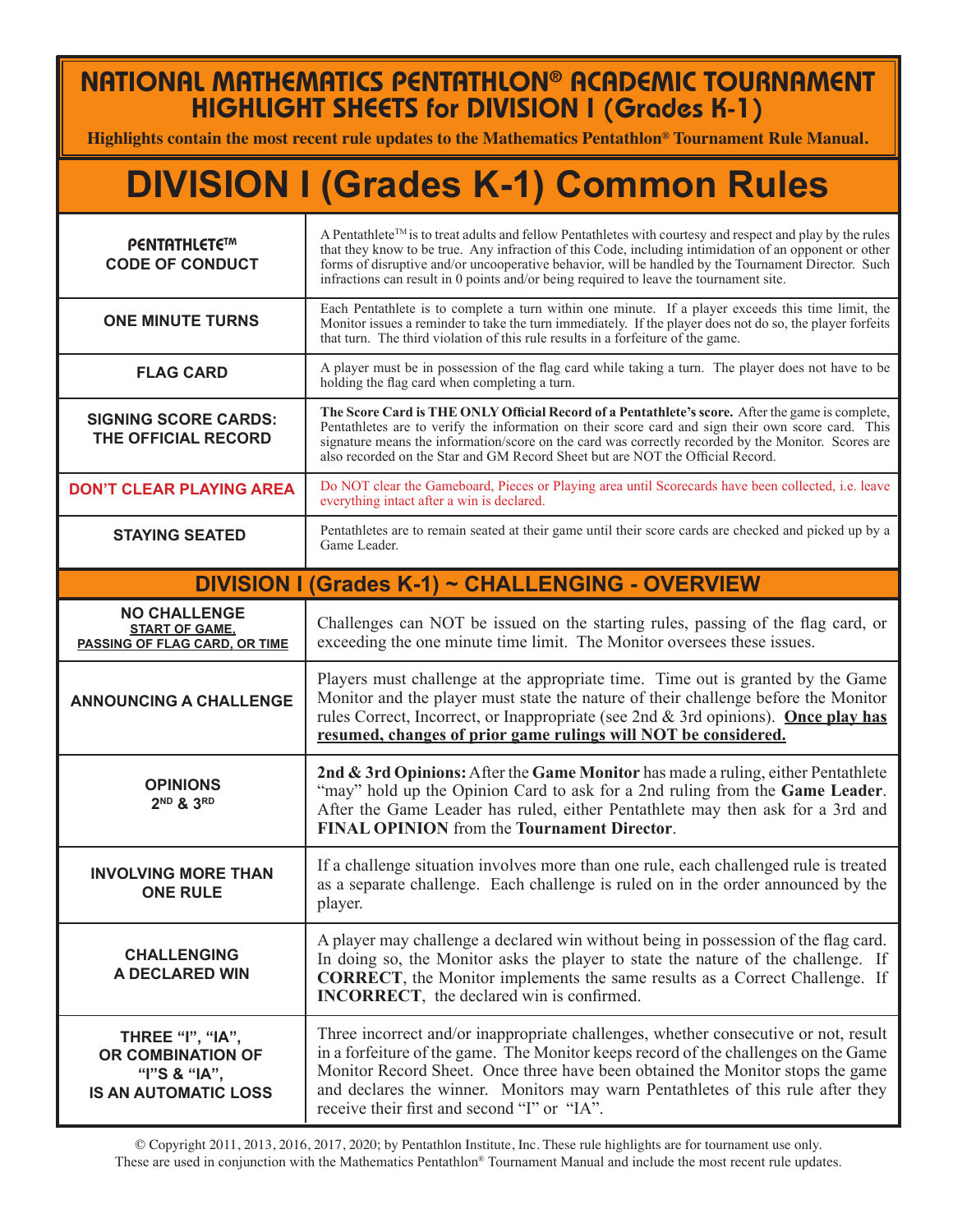| <b>CALLA<sup>™</sup> Tournament Highlights</b>                   |                                                                                                                                                                                                                                                                                                                              |  |
|------------------------------------------------------------------|------------------------------------------------------------------------------------------------------------------------------------------------------------------------------------------------------------------------------------------------------------------------------------------------------------------------------|--|
| <b>GOAL</b>                                                      | To win, a player must accumulate more cubes in the player's Calla than the opposing player's<br>Calla by the end of game or when time is called. NOTE: If, at the end of a turn, a player<br>accumulates 17 or more cubes in their Calla, the Monitor declares the win.                                                      |  |
| <b>START</b>                                                     | A player puts one cube in one hand and two cubes in another out of view. The other player<br>chooses a hand. If one chooses the hand with one cube, that player begins. If not, the other<br>player starts.                                                                                                                  |  |
| <b>BEGINNING OF TURN</b>                                         | when player receives the flag card                                                                                                                                                                                                                                                                                           |  |
| <b>END OF TURN</b>                                               | when player passes the flag card to opponent                                                                                                                                                                                                                                                                                 |  |
| <b>END OF GAME</b>                                               | At the beginning of a turn or during an additional turn, if there are no cubes in any of the<br>player's shields, the game has ended.                                                                                                                                                                                        |  |
| <b>2 WAYS TO</b><br><b>WIN</b><br><b>Monitor declares winner</b> | 1) At the End of Game, the player with the greater number of cubes in their Calla is declared<br>the winner by the Monitor.<br>2) The Monitor will declare a win if 17 or more cubes are accumulated in a player's Calla<br>before the end of game.                                                                          |  |
| <b>NOT A ROUND GAME</b><br><b>EXCEPT GAME TIME LIMIT</b>         | The first player to reach the goal of game wins. If the game has not ended when time is called<br>and the beginning player has picked up a cube(s), both players are allowed to complete a turn.                                                                                                                             |  |
| <b>GAME TIME LIMIT</b>                                           | The Monitor declares the WIN to the player whose Calla contains the most cubes. If both<br>players have the same amount of cubes in their Callas, a TIE is declared by the Monitor.                                                                                                                                          |  |
|                                                                  | <b>OTHER RULES ~ CALLA™</b>                                                                                                                                                                                                                                                                                                  |  |
| <b>MOVE-IT USE-IT</b>                                            | Once a player removes any cubes from one of the five shields, those cubes must be distributed.                                                                                                                                                                                                                               |  |
| <b>CAPTURE NOTE</b>                                              | The last cube placed in the empty shield on the player's side of the gameboard remains in that<br>shield. No additional turn is granted.                                                                                                                                                                                     |  |
|                                                                  | <b>CHALLENGING ~ CALLA™</b>                                                                                                                                                                                                                                                                                                  |  |
| <b>WHEN TO CHALLENGE</b>                                         | (See NOTE) upon receiving the flag card and before touching a cube<br>NOTE: If extra turns are involved, the player must immediately challenge (without being in<br>possession of the flag card).                                                                                                                            |  |
| <b>CORRECT - "C"</b>                                             | Cubes for that part of the challenged player's turn are repositioned to their prior location and<br>the challenger then begins a regular turn - Record "C" on Record Sheet                                                                                                                                                   |  |
| <b>INCORRECT - "I"</b>                                           | loss of turn - Record "I" on Record Sheet.<br>Any combination of 3 "I"s and/or "IA"s results in a loss that is declared by the Monitor.                                                                                                                                                                                      |  |
| <b>INAPPROPRIATE - "IA"</b>                                      | An Inappropriate Challenge is one that is made at the wrong time or is about a procedure that<br>is not a tournament rule. Such a challenge DOES NOT result in loss of turn, but is recorded<br>as an "IA" on the Record Sheet.<br>Any combination of 3 "I"s and/or "IA"s results in a loss that is declared by the Monitor. |  |

© Copyright 1995, 1996, 1997, 1999, 2001, 2003, 2011; by Pentathlon Institute, Inc. These rule highlights are for tournament use only. These are used in conjunction with the Mathematics Pentathlon® Tournament Manual and include the most recent rule updates.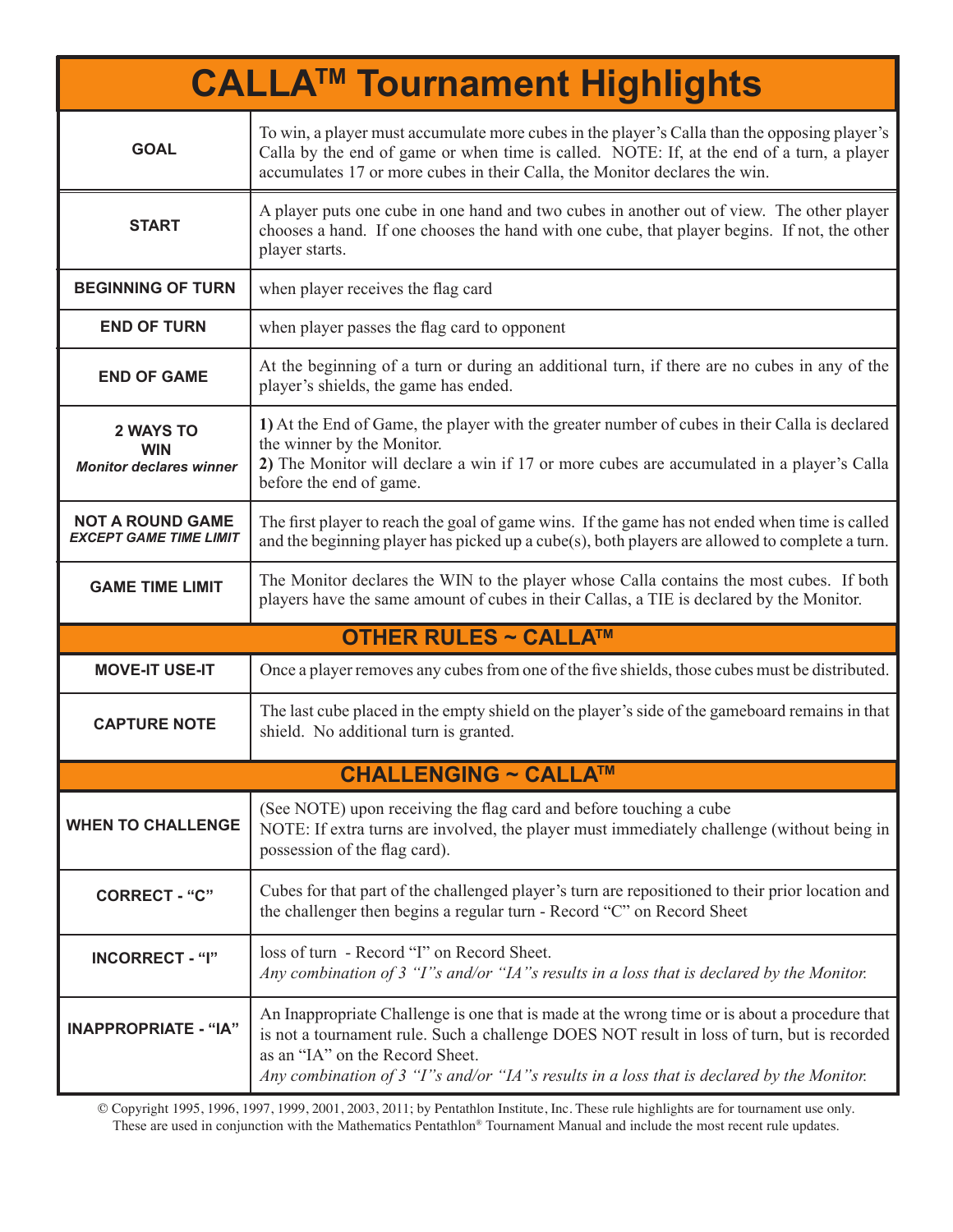|                                                              | <b>HEX-A-GONE!™ Tournament Highlights</b>                                                                                                                                                                                                                                                                                            |  |
|--------------------------------------------------------------|--------------------------------------------------------------------------------------------------------------------------------------------------------------------------------------------------------------------------------------------------------------------------------------------------------------------------------------|--|
| <b>GOAL</b>                                                  | To win, a player must be the last one to place a pattern block (or blocks) onto the gameboard.<br>NOTE: This does not imply that the gameboard will be completely covered with pattern blocks.                                                                                                                                       |  |
| <b>START</b>                                                 | A player places a triangle in one hand and a blue rhombus in another out of view. The other player<br>chooses a hand. If the player chooses the hand with the green triangle, that player begins. If not,<br>the other player starts.                                                                                                |  |
| <b>BEGINNING OF TURN</b>                                     | when player receives the flag card                                                                                                                                                                                                                                                                                                   |  |
| <b>END OF TURN</b>                                           | when player passes the flag card to opponent                                                                                                                                                                                                                                                                                         |  |
| <b>3 WAYS TO</b><br><b>WIN</b><br><b>Monitor may declare</b> | 1) being the last player to place a block or blocks onto the gameboard;<br>2) correctly challenging an opponent's error in placing a block across a line OR placing a block<br>out of its' designated region;<br>3) being unable to place all the selected blocks onto the gameboard (Monitor awards the win.)                       |  |
| <b>DECLARING A WIN</b>                                       | A player should declare a win before releasing hold of the flag card. If the player does not declare<br>a win, the Monitor will declare the player the winner since the opponent can not make a legal<br>move.                                                                                                                       |  |
| <b>NOT A ROUND GAME</b><br><b>EXCEPT GAME TIME LIMIT</b>     | The first player to reach the goal of game wins. If the game has not ended when time is called and<br>the beginning player has picked up a block from the bank, both players are allowed to complete<br>a turn.                                                                                                                      |  |
| <b>GAME TIME LIMIT</b>                                       | If time runs out before a win, the Monitor announces a TIE.                                                                                                                                                                                                                                                                          |  |
| <b>OTHER RULES ~ HEX-A-GONE!™</b>                            |                                                                                                                                                                                                                                                                                                                                      |  |
|                                                              |                                                                                                                                                                                                                                                                                                                                      |  |
| <b>SELECT-IT USE-IT</b>                                      | During a player's turn, 1, 2, OR 3 DIFFERENT COLORED pattern blocks are to be selected.<br>The player must pull out ALL desired blocks from the Bank and put the block(s) on the<br>table BEFORE placing them onto the gameboard. Once a player places a block onto the<br>gameboard, no other blocks may be selected from the Bank. |  |
| <b>SELECTED BLOCK</b><br><b>PLACEMENT</b>                    | If a player is unable to place all of the selected blocks onto the gameboard, the opposing<br>player is declared the winner by the Monitor.                                                                                                                                                                                          |  |
| <b>NO CROSSING LINES</b>                                     | Blocks may NOT be placed across a solid line.                                                                                                                                                                                                                                                                                        |  |
| PIECE LAID IS PLAYED                                         | Once a player is no longer touching a placed block, it may not be moved to another location.                                                                                                                                                                                                                                         |  |
|                                                              | <b>CHALLENGING ~ HEX-A-GONE!™</b>                                                                                                                                                                                                                                                                                                    |  |
| <b>WHEN TO CHALLENGE</b>                                     | upon receiving the flag card and before touching a block                                                                                                                                                                                                                                                                             |  |
| <b>CORRECT - "C"</b>                                         | Challenger removes all, some, or none of the blocks placed by the challenged player within<br>that turn and the challenger begins a turn (same for challenge to a win).<br>NOTE: See "WIN #2" for winning on a challenge) - Record "C" on Record Sheet                                                                               |  |
| <b>INCORRECT - "I"</b>                                       | loss of turn - Record "I" on Record Sheet.<br>Any combination of 3 "I"s and/or "IA"s results in a loss that is declared by the Monitor.                                                                                                                                                                                              |  |

© Copyright 1995, 1996, 1997, 1999, 2001, 2003, 2011, 2020; by Pentathlon Institute, Inc. These rule highlights are for tournament use only. These are used in conjunction with the Mathematics Pentathlon® Tournament Manual and include the most recent rule updates.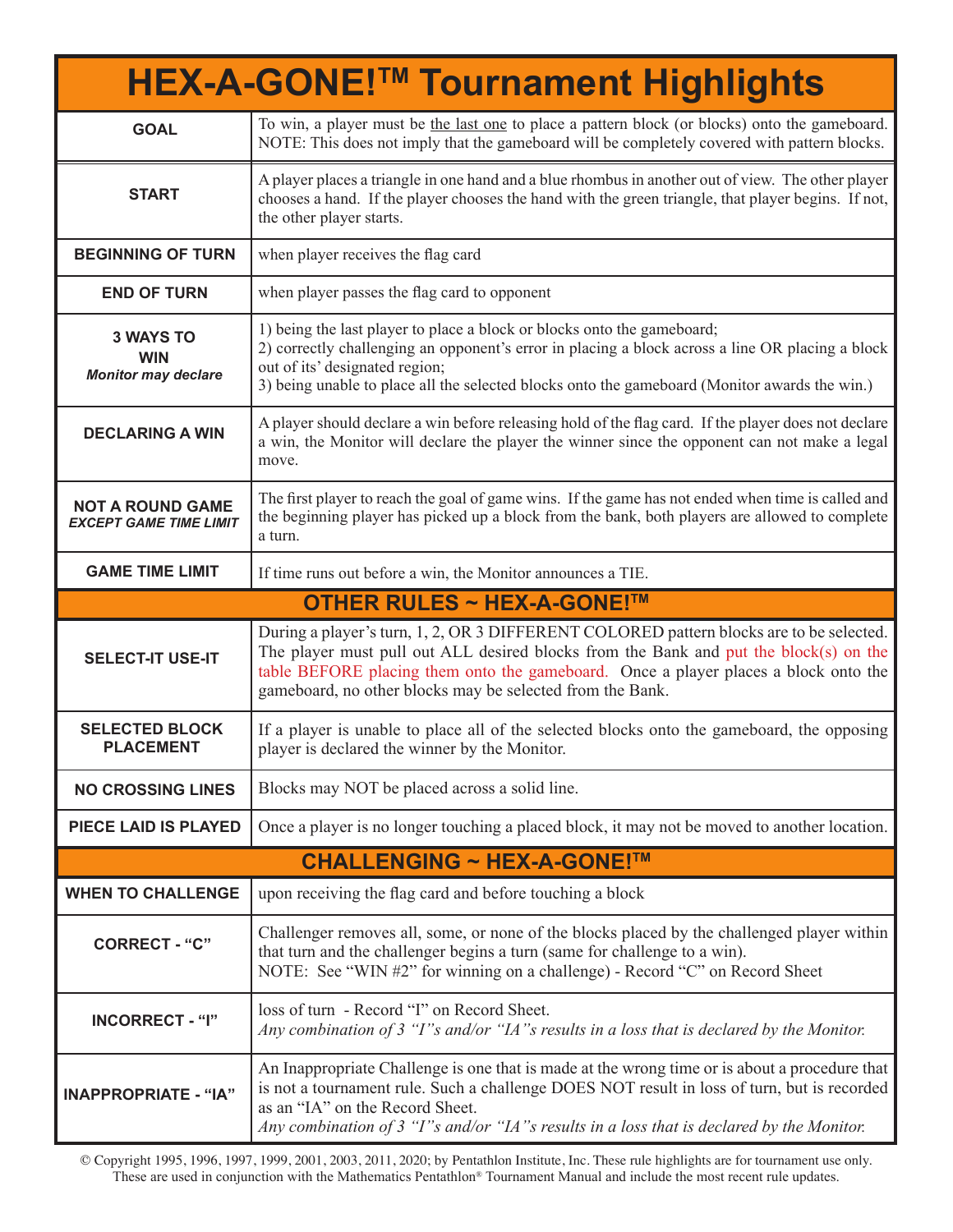| <b>KINGS &amp; QUADRAPHAGES™ Tournament Highlights</b>   |                                                                                                                                                                                                                                                                                                                                       |  |
|----------------------------------------------------------|---------------------------------------------------------------------------------------------------------------------------------------------------------------------------------------------------------------------------------------------------------------------------------------------------------------------------------------|--|
| <b>GOAL</b>                                              | To win, a player must succeed in trapping the opponent's king so that at the beginning of a<br>turn it can not move horizontally, vertically, or diagonally into an adjoining square. A TIE is<br>declared if neither player wins.                                                                                                    |  |
| <b>START</b>                                             | Monitor places blue pawn in one hand and a red pawn in another. Ask one player to determine<br>what the starting color will be and ask the other player to pick a hand. Player who has the<br>starting color receives the flag card and play begins.                                                                                  |  |
| <b>BEGINNING OF TURN</b>                                 | when a player receives the flag card                                                                                                                                                                                                                                                                                                  |  |
| <b>END OF TURN</b>                                       | when player passes the flag card to opponent                                                                                                                                                                                                                                                                                          |  |
| <b>END OF GAME</b>                                       | The game has ended when a player has trapped the opponent's king or when a player has no<br>more chips to place onto the gameboard at the beginning of a turn.                                                                                                                                                                        |  |
| <b>DECLARING A WIN</b>                                   | A player should declare a win before releasing hold of the flag card. If the player does not<br>declare a win, the Monitor will declare the player the winner since the opponent can not make<br>a legal move.                                                                                                                        |  |
| <b>NOT A ROUND GAME</b><br><b>EXCEPT GAME TIME LIMIT</b> | The first player to reach the goal of game wins. If the game has not ended when time is<br>called and the beginning player has touched or moved the king, both players are allowed to<br>complete a turn.                                                                                                                             |  |
| <b>GAME TIME LIMIT</b>                                   | If time runs out before a win, the Monitor announces a TIE.                                                                                                                                                                                                                                                                           |  |
| <b>OTHER RULES ~ KINGS &amp; QUADRAPHAGES™</b>           |                                                                                                                                                                                                                                                                                                                                       |  |
| <b>KING THEN CHIP</b>                                    | Player must first move the king one space THEN place a chip.                                                                                                                                                                                                                                                                          |  |
| <b>PIECE MOVED OR LAID</b><br><b>IS PLAYED</b>           | Once a player is no longer touching a piece, it may not be moved to another space.                                                                                                                                                                                                                                                    |  |
| <b>CREST-MARKED</b><br><b>SQUARES</b>                    | Players may move into or place chips upon crest-marked boxes during play.                                                                                                                                                                                                                                                             |  |
|                                                          | <b>CHALLENGING ~ KINGS &amp; QUADRAPHAGES™</b>                                                                                                                                                                                                                                                                                        |  |
| <b>WHEN TO CHALLENGE</b>                                 | upon receiving the flag card and before touching the King                                                                                                                                                                                                                                                                             |  |
| <b>CORRECT - "C"</b>                                     | The king is returned to its prior position by the Monitor and the challenger can remove one<br>of the opponent's chips from the gameboard (the removed chip is placed into a discard pile<br>and is no longer used for play). The challenger then begins a regular turn (same for challenge<br>to a win) - Record "C" on Record Sheet |  |
| <b>INCORRECT - "I"</b>                                   | loss of turn - Record "I" on Record Sheet.<br>Any combination of 3 "I"s and/or "IA"s results in a loss that is declared by the Monitor.                                                                                                                                                                                               |  |
| <b>INAPPROPRIATE - "IA"</b>                              | An Inappropriate Challenge is one that is made at the wrong time or is about a procedure that<br>is not a tournament rule. Such a challenge DOES NOT result in loss of turn, but is recorded<br>as an "IA" on the Record Sheet.<br>Any combination of 3 "I"s and/or "IA"s results in a loss that is declared by the Monitor.          |  |

© Copyright 1995, 1996, 1997, 1999, 2001, 2003, 2011; by Pentathlon Institute, Inc. These rule highlights are for tournament use only. These are used in conjunction with the Mathematics Pentathlon® Tournament Manual and include the most recent rule updates.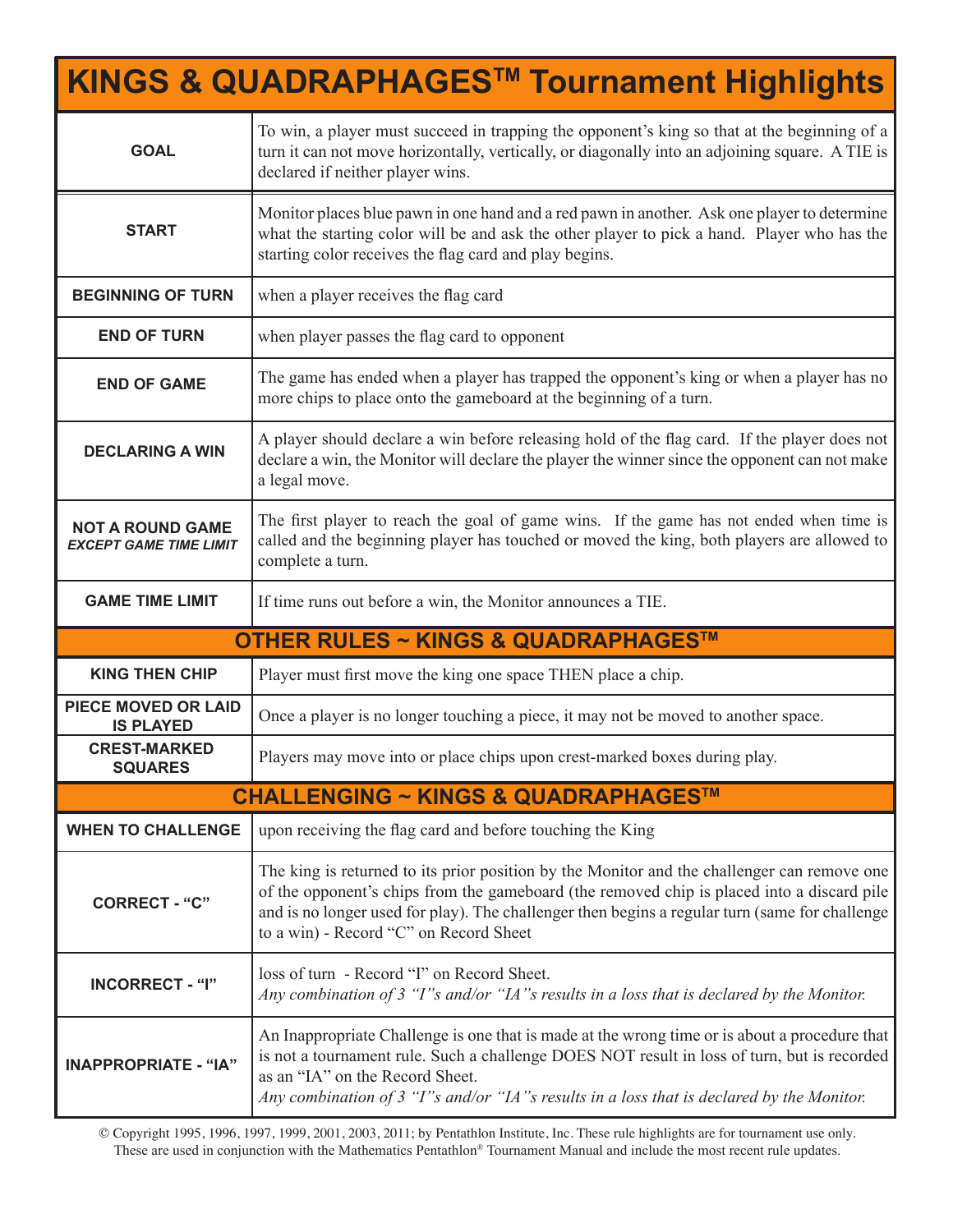| <b>SHAPE-UP™ Tournament Highlights</b>                                               |                                                                                                                                                                                                                                                                                                                                                                                                                                                                                                                                                              |  |
|--------------------------------------------------------------------------------------|--------------------------------------------------------------------------------------------------------------------------------------------------------------------------------------------------------------------------------------------------------------------------------------------------------------------------------------------------------------------------------------------------------------------------------------------------------------------------------------------------------------------------------------------------------------|--|
| <b>GOAL</b>                                                                          | <b>BEST 2 OUT OF 3 GAMES - Unless time is called (see Game Time Limit)</b><br>A player can win, if both chips of the same color are on spaces containing the same shape but<br>with one being a large version and the other a small version of that same shape.                                                                                                                                                                                                                                                                                              |  |
| <b>START</b>                                                                         | The player with the lower roll of the die selects chip color and begins play. Players alternate<br>being the beginning player in sequential games.                                                                                                                                                                                                                                                                                                                                                                                                           |  |
| <b>BEGINNING OF TURN</b>                                                             | when player receives the flag card                                                                                                                                                                                                                                                                                                                                                                                                                                                                                                                           |  |
| <b>END OF TURN</b>                                                                   | when player passes the flag card to opponent                                                                                                                                                                                                                                                                                                                                                                                                                                                                                                                 |  |
| <b>3 WAYS TO</b><br><b>WIN</b>                                                       | 2) Player rolls a one and creates a win with the opponent's chips.<br>1) See GOAL<br>3) If a player does not identify the winning position BEFORE ending a turn, the opponent can<br>identify the win before ending a turn.                                                                                                                                                                                                                                                                                                                                  |  |
| <b>DECLARING A WIN</b>                                                               | Player MUST declare a win while in possession of the flag card for each game. Player who<br>wins the best 2 out of 3 games is declared the winner by the Monitor.<br>NOTE: A player can declare a win on either color within a turn.                                                                                                                                                                                                                                                                                                                         |  |
| <b>NOT A ROUND GAME</b><br><b>EXCEPT GAME TIME LIMIT</b>                             | The first player to reach the goal of game wins. If the game has not ended when time is called<br>and the beginning player has picked up the die, both players are allowed to complete a turn.                                                                                                                                                                                                                                                                                                                                                               |  |
| <b>GAME TIME LIMIT</b>                                                               | WIN: Monitor declares win if a player wins 2 out of 3 games OR wins 1 game and the second<br>game is not completed.<br>TIE: Monitor declares tie if both players win 1 game and have not completed a third game.                                                                                                                                                                                                                                                                                                                                             |  |
|                                                                                      | <b>OTHER RULES ~ SHAPE-UP™</b>                                                                                                                                                                                                                                                                                                                                                                                                                                                                                                                               |  |
| <b>START SPACE</b>                                                                   | The Start Space is treated as one space. Chips can move into or through the Start Space.                                                                                                                                                                                                                                                                                                                                                                                                                                                                     |  |
| <b>ROLL OF ONE</b>                                                                   | On a roll of 1, the player must move one of their opponent's chip one space.                                                                                                                                                                                                                                                                                                                                                                                                                                                                                 |  |
| <b>MOVE-IT USE-IT</b>                                                                | If a player has moved a chip off of it's space, that chip must be used to complete a turn.                                                                                                                                                                                                                                                                                                                                                                                                                                                                   |  |
| <b>NO BACK TRACKING</b>                                                              | During a turn, a player may not change the direction of a chip's movement.                                                                                                                                                                                                                                                                                                                                                                                                                                                                                   |  |
| <b>3 WAYS TO</b><br><b>BUMP BACK</b><br><b>AN OPPONENT'S CHIP</b><br><b>TO START</b> | 1) moving a chip onto a space occupied by the opponent's chip - opponent's chip MUST be<br>moved back to Start;<br>2) moving a chip onto a space containing a figure of the same shape and same size onto which an<br>opponent's chip(s) is positioned - opponent's chip(s) MAY be moved back to Start;<br>3) ON A ROLL OF 1, moving an opponent's chip to a space containing a figure of the same<br>shape and <u>same size</u> onto which <b>an opponent's other chip</b> is positioned - <b>One or Both chip(s)</b><br><b>MAY</b> be moved back to Start. |  |
| <b>CHALLENGING ~ SHAPE-UP™</b>                                                       |                                                                                                                                                                                                                                                                                                                                                                                                                                                                                                                                                              |  |
| <b>WHEN TO CHALLENGE</b>                                                             | upon receiving the flag card and before rolling the die                                                                                                                                                                                                                                                                                                                                                                                                                                                                                                      |  |
| <b>CORRECT - "C"</b>                                                                 | The Monitor moves both of the challenged player's chips back to the Start Space and the challenger<br>begins a regular turn (same for challenge to a win) - Record "C" on Record Sheet                                                                                                                                                                                                                                                                                                                                                                       |  |
| <b>INCORRECT - "I"</b>                                                               | loss of turn - Record "I" on Record Sheet.<br>Any combination of 3 "I"s and/or "IA"s results in a loss for up to 3 games that are allowed to be<br>played in this event. (declared by Monitor)                                                                                                                                                                                                                                                                                                                                                               |  |
| <b>INAPPROPRIATE - "IA"</b>                                                          | An Inappropriate Challenge is one that is made at the wrong time or is about a procedure that is not<br>a tournament rule. Such a challenge DOES NOT result in loss of turn, but is recorded as an "IA" on<br>the Record Sheet.<br>Any combination of 3 "I"s and/or "IA"s results in a loss for up to 3 games that are allowed to be<br>played in this event. (declared by Monitor)                                                                                                                                                                          |  |

© Copyright 1995, 1996, 1997, 1999, 2001, 2003, 2011, 2012, 2014, 2020; by Pentathlon Institute, Inc. These rule highlights are for tournament use only. These are used in conjunction with the Mathematics Pentathlon® Tournament Manual and include the most recent rule updates.